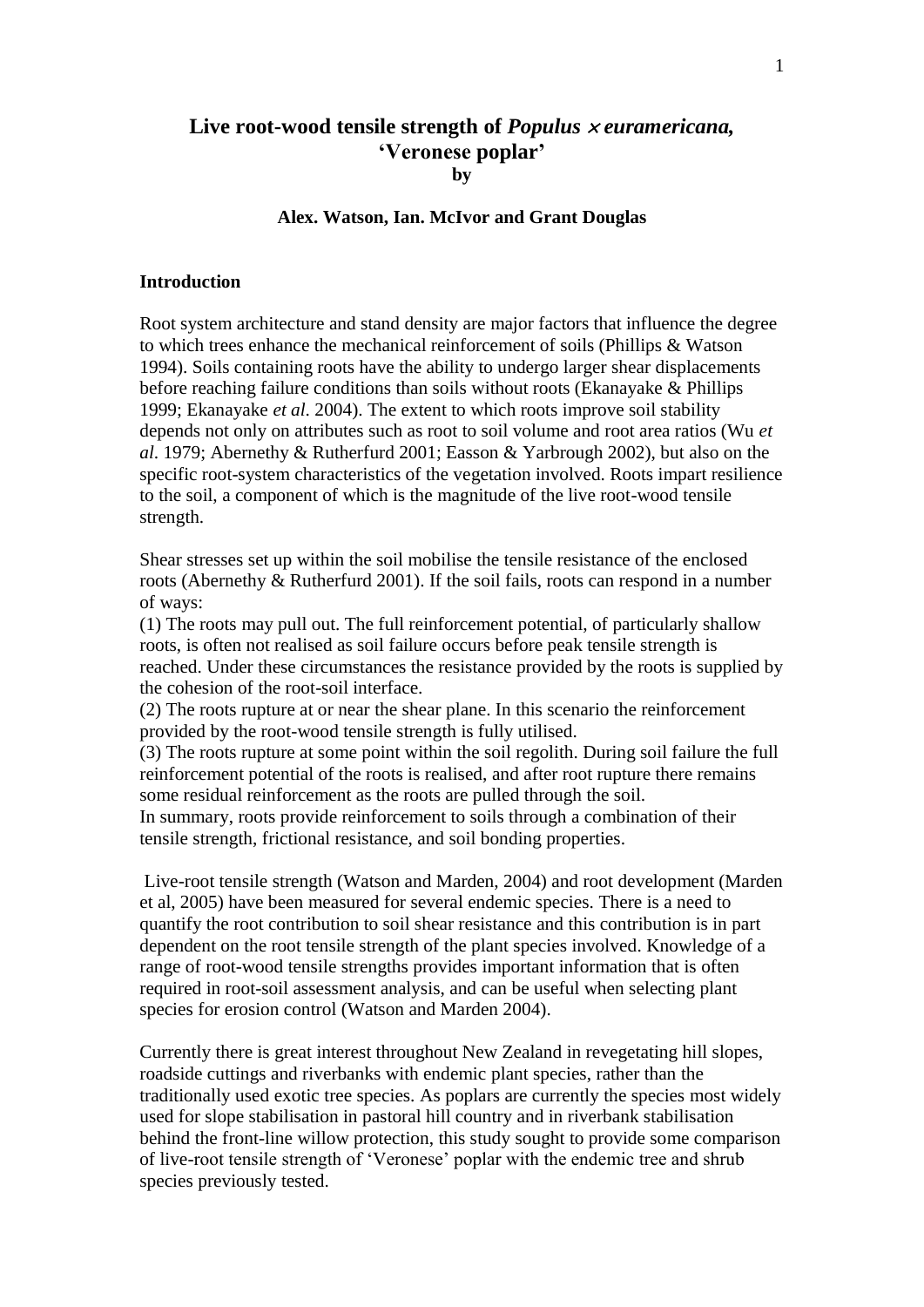## **Method**

Undamaged roots with over-bark diameters of between 1-13 mm and 150-250 mm long, lying at depths of 0-250 mm were extracted from manually excavated root systems of "Veronese" poplar trees growing on a slope of 23-27° (McIvor et al 2008). The fresh weight of the roots was recorded, they were then sealed in plastic bags to preserve root-moisture content, and kept in cool storage until tested.

Tensile strength testing was carried out using a Floor Model 1195 Instron Universal Testing Machine, equipped with a 5-kN maximum capacity reversible load cell. Type 3D pneumatic-hydraulic clamps with flat non-serrated jaw faces were used to grip the root ends (O"Loughlin & Watson 1979; Watson *et al*. 1997). The root ends were clamped and a strain rate of 20 mm/min was applied until rupture occurred. The applied force required to break the root was taken as the measure of root strength. The location and form of the break was noted and the unstressed mean under-bark diameter of the root at rupture point was measured using digital callipers. Tensile strength (MPa) was calculated by dividing the applied force (MN) required to break the root by the under-bark cross-sectional area  $(m<sup>2</sup>)$  of the root at its rupture point. Tests subject to slippage, or those roots that broke because of crushing at the jaw faces were disregarded.

# **Data analysis**

The allometric relationships developed during the course of this study were generated by the curve fitting software package " TABLECURVE 2D, Version 4".

#### **Results**

Mean live root-wood breaking force and mean live root-wood tensile strength values (Table 1) were obtained from 123 roots ranging from 0.90- to 8.51 mm under-bark diameter (1.16- to 12.63 mm over-bark diameter). The tested roots had a mean bark thickness, as a %age of under-bark root diameter, of 60%.

| Root dia. | Mean      | max: min  | Mean     | max: min  | Mean     | max: min    | n   |
|-----------|-----------|-----------|----------|-----------|----------|-------------|-----|
| class     | root dia. | dia       | breaking | force     | tensile  | tensile str |     |
|           |           |           | force    |           | strength |             |     |
| $\leq$ 1  | 0.93      | 0.90:0.95 | 0.06     | 0.04:0.08 | 90.8     | 114:69      | 3   |
| 1 < 2     | 1.53      | 1.97:1.07 | 0.11     | 0.51:0.21 | 56.9     | 107:27      | 31  |
| 2 < 3     | 2.47      | 2.01:2.99 | 0.19     | 0.30:0.07 | 40.1     | 68:11       | 43  |
| 3<5       | 3.89      | 3.02:4.77 | 0.29     | 0.45:0.11 | 24.3     | 37:15       | 34  |
| 5 < 7     | 6.15      | 5.23:6.85 | 0.57     | 0.82:0.32 | 19.0     | 26:15       | 7   |
| 7<9       | 7.71      | 7.13:8.51 | 0.98     | 1.19:0.82 | 20.9     | 22:20       | 5   |
| All roots | 3.02      | 0.90:8.51 | 0.246    | 1.19:0.04 | 39.2     | 114:11      | 123 |

Table 1. Mean live root-wood breaking force (kN), mean live root-wood tensile strength (MPa) over a range of u.b. diameter classes (mm) of "Veronese" poplar.

A power function relationship between applied breaking force and under-bark root diameter of the form  $Y = aX^6$  was developed, where Y = applied force (kN), X = under-bark diameter (mm),  $a = 0.05$ ,  $b = 1.51$ ,  $r^2 = 0.88$  and  $n = 123$  (Fig. 1).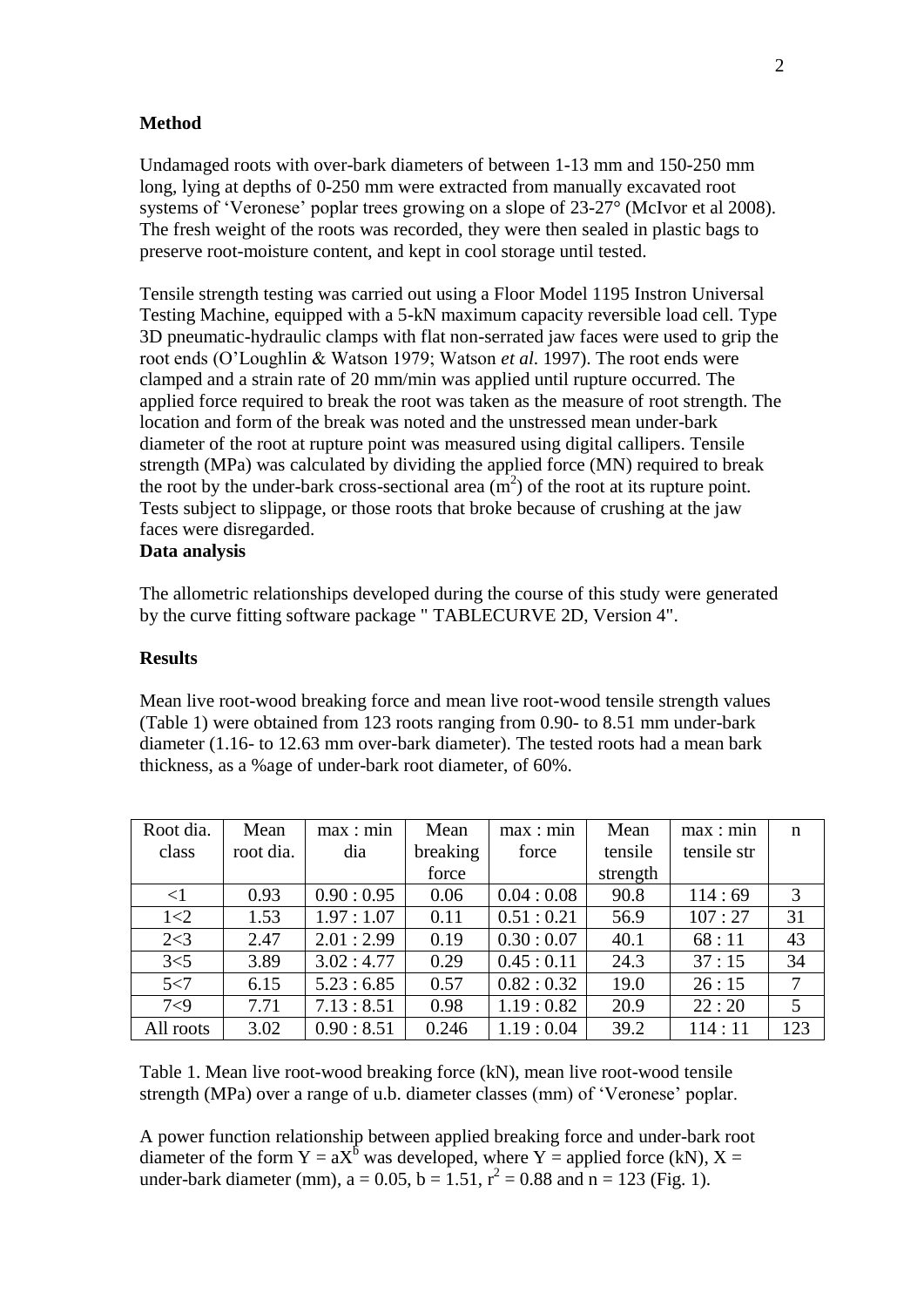

Figure 1. Relationship between applied breaking force of 'Veronese' poplar roots and their under-bark root diameter.

Similarly, another power function relationship was developed, this time between live root-wood tensile strength and under-bark root diameter. The form of the relationship was Y =  $aX^b$ , where Y = tensile strength (MPa), X = under-bark diameter (mm), a = 80.79, b = -0.82,  $r^2 = 0.69$  and n = 123 (Fig. 2).



Figure 2. Relationship between "Veronese" poplar live root-wood tensile strength and their under-bark root diameter.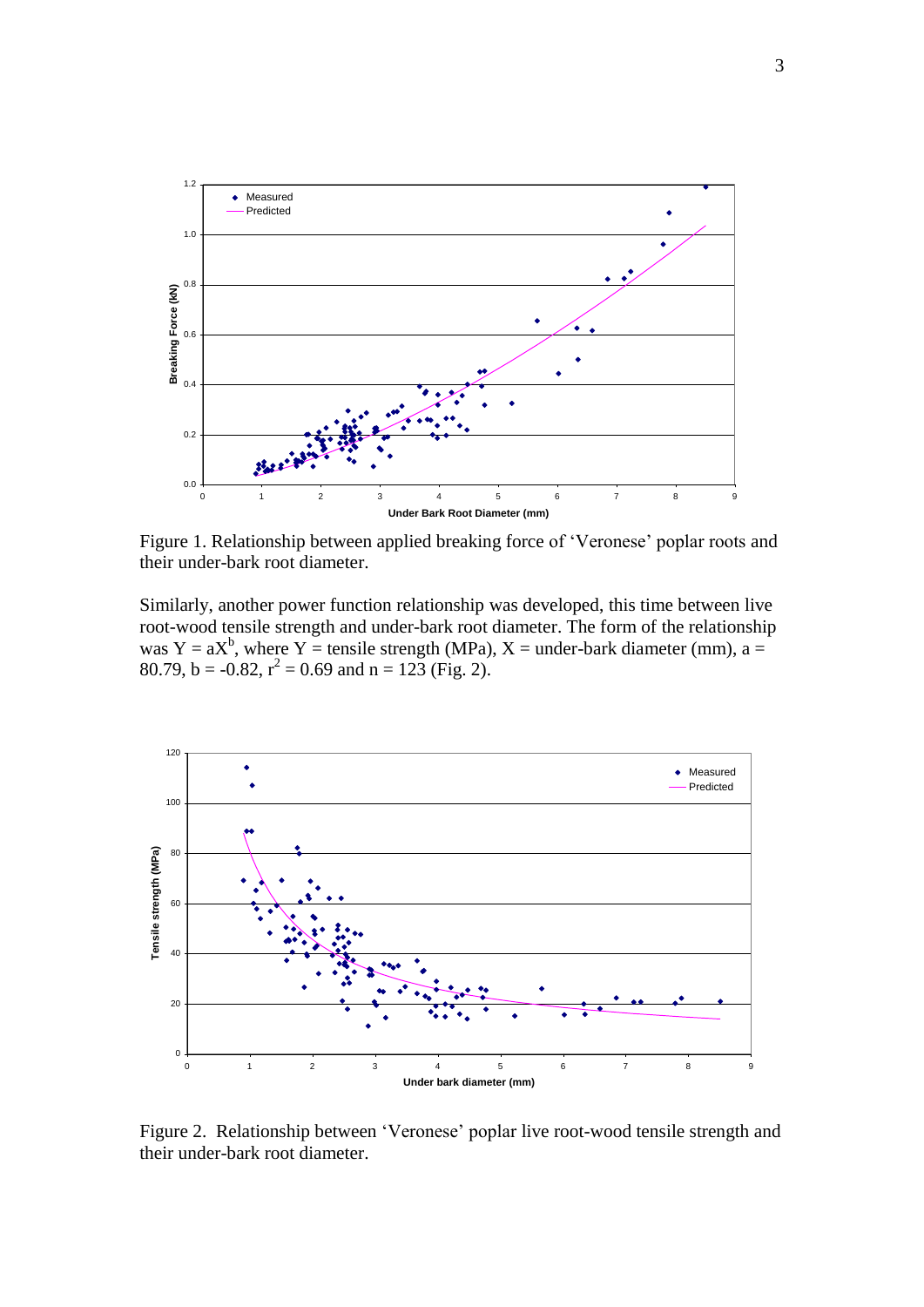#### **Discussion**

As the tension is applied to a root during testing it is inevitable that the bark within the area of the break will split and detach itself from the root-wood material. This will happen before the break occurs, and hence it is assumed that the bark material does not contribute in any way to the magnitude of the force required to break the root. Therefore whenever root-wood maximum tensile strength values are calculated, it is essential that only the under-bark diameter be used. Subsequently in other studies, if root diameter is not given as an under-bark diameter (Hathaway and Penny 1975; Bischetti *et al.* 2005), it can prove to be difficult if not impossible to compare rootwood tensile strength values in any meaningful fashion. In this manuscript, all root diameters are expressed in terms of under-bark (u.b.) diameter. To enable a conversion from under- to over-bark (o.b.) diameter, a linear relationship of the form  $Y = aX + b$  was developed where  $Y = over-bark$ ,  $X = under-bark$ ,  $a = 1.39$ ,  $b = 0.49$ and  $r^2 = 0.95$ .

As would be expected, the applied force required to break live roots in tension increases with increase in root diameter (Fig. 1), i.e. the bigger the root the stronger it is. The power function relationship produced is similar in nature to that found by Bischetti *et al.* (2005) and Genet *et al.* (2005) What is not quite so intuitive is why live root-wood strength decreases with increase in root diameter (Fig. 2). It is felt by a number of researchers, typified by Genet et al (2005), that the decrease in tensile strength with increase in diameter is likely to be a function of the changing material properties of the root-wood (e.g. cellulose) with increase in root size (age), rather than the commonly held perception of decreasing tensile strength due to an increase in the number and/or severity of defects with increasing root size. Another possible explanation is that the phenomenon may be at least partially explained as an aberration of how tensile strength is calculated. There is healthy controversy on the subject, with as yet no definitive explanation.

Generally, when root diameter is plotted against root tensile strength (Fig. 2), root tensile strength decreases with increasing root diameter, i.e., a negative power function (Wu 1976; Abernethy & Rutherfurd 2001; Stokes 2002; Bischetti *et al* 2005). Consequently, when comparing root tensile strengths across a number of tree species, all the contributing roots must fall within a set diameter range. In Watson and Marden, (2004) a number of indigenous and plantation tree species were ranked in relation to their live root-wood tensile strengths. As the selected root diameter range in that study was 1- to 4-mm under-bark diameter, only the root tensile strengths values from "Veronese" poplar 1- to 4-mm under-bark diameter roots were used to enable a valid root tensile strength comparison to be made (Table 2).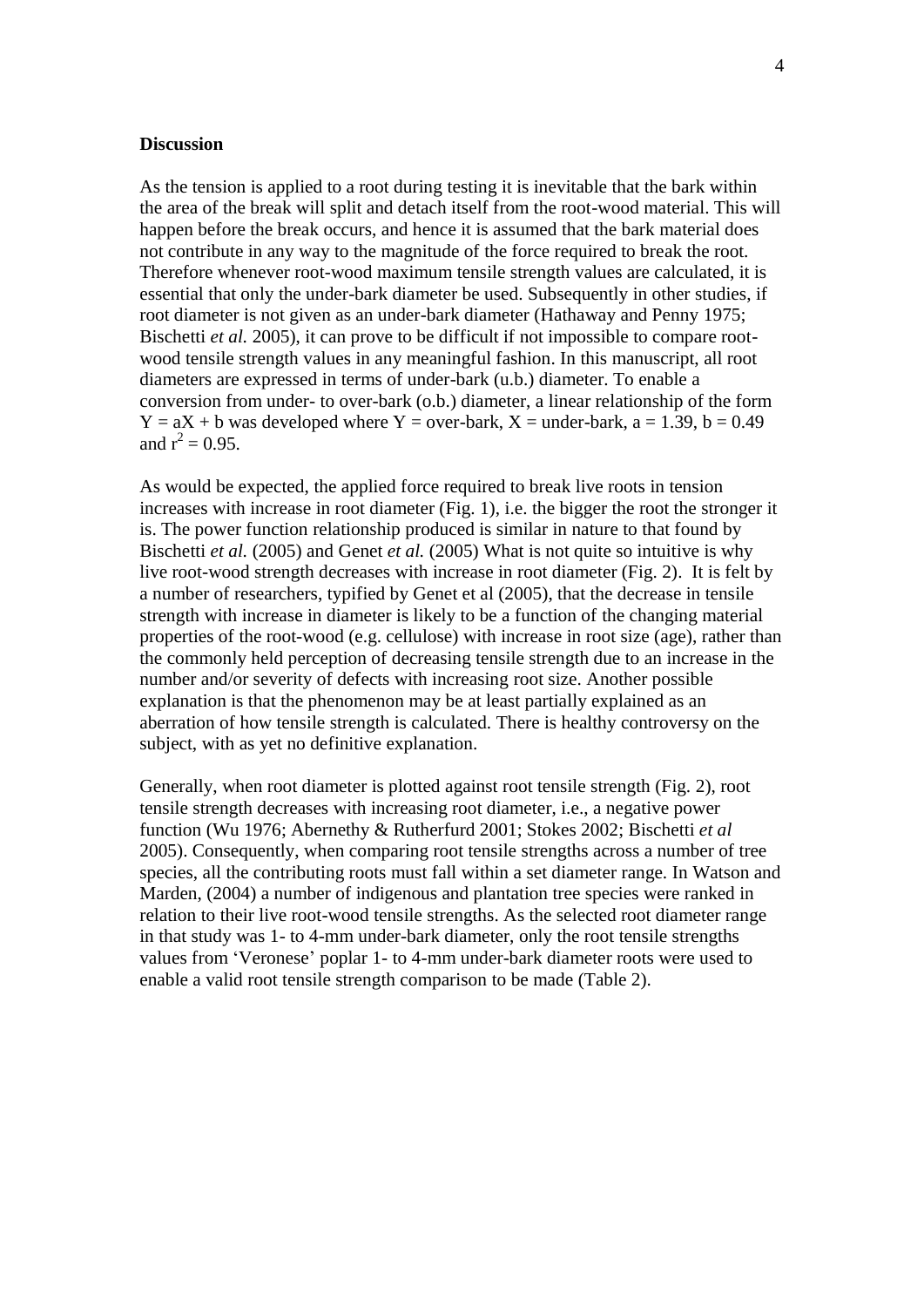|                 |       | <b>Tensile strength</b> |       | Under-bark root diameter (mm) |      |                  |     |
|-----------------|-------|-------------------------|-------|-------------------------------|------|------------------|-----|
|                 |       | (MPa)                   |       |                               |      |                  |     |
| Common name     | Mean  | Max                     | Min   | Mean                          | Max  | Min              | n   |
| Southern rata   | 52.06 | 120.99                  | 24.83 | 2.49                          | 4.0  | 1.1              | 23  |
| Lacebark        | 51.28 | 82.53                   | 18.51 | 2.11                          | 3.6  | 1.2              | 23  |
| Hard beech      | 44.17 | 62.83                   | 23.02 | 3.15                          | 4.0  | 1.2              | 15  |
| Veronese poplar | 44.02 | 114.29                  | 11.13 | 2.37                          | 3.98 | 0.90             | 98  |
| Kowhai          | 43.72 | 70.40                   | 20.68 | 1.89                          | 3.2  | 1.1              | 28  |
| Manuka          | 41.71 | 69.63                   | 21.84 | 2.50                          | 3.6  | 1.8              | 22  |
| Red beech       | 36.13 | 82.86                   | 17.63 | 2.64                          | 4.0  | 1.1              | 52  |
| Kanuka          | 34.11 | 75.82                   | 18.17 | 2.65                          | 3.9  | 1.2              | 32  |
| Kohuhu          | 29.30 | 56.08                   | 15.74 | 1.96                          | 3.9  | 1.7              | 18  |
| Kamahi          | 28.91 | 37.30                   | 14.99 | 3.28                          | 4.0  | 2.5              | 15  |
| Fivefinger      | 28.16 | 42.88                   | 18.78 | 2.74                          | 3.8  | 1.3              | 52  |
| Rewarewa        | 26.83 | 52.18                   | 10.00 | 2.64                          | 3.8  | 1.6              | 24  |
| Cabbage tree    | 26.42 | 50.18                   | 11.68 | 2.35                          | 3.5  | 1.5              | 48  |
| Mountain beech  | 25.90 | 60.26                   | 13.24 | 2.87                          | 4.0  | 1.2              | 37  |
| Douglas fir     | 25.79 | 42.75                   | 13.13 | 2.84                          | 4.0  | $\overline{1.5}$ | 22  |
| Ribbonwood      | 21.59 | 46.62                   | 10.68 | 2.30                          | 3.7  | 1.0              | 22  |
| Radiata pine    | 17.52 | 34.81                   | 8.84  | 3.20                          | 4.0  | 1.1              | 110 |
| Lemonwood       | 16.44 | 28.81                   | 8.87  | 2.77                          | 4.0  | 1.6              | 24  |
| Tutu            | 15.68 | 30.71                   | 4.65  | 2.11                          | 3.4  | 1.1              | 29  |
| Karamu          | 8.38  | 15.23                   | 4.54  | 2.59                          | 3.8  | 1.6              | 13  |

Table 2 Mean live root-wood tensile strengths from roots of between 1- and 4-mm under-bark diameter, a comparison of Veronese poplar and some common New Zealand indigenous and plantation tree and scrub species. This table has been modified from Watson and Marden, (2004).

There are any number of reasons why individual plant species are selected for erosion control. When considering below-ground components, species selection for slope and stream channel stability tend to be site specific. The main features of root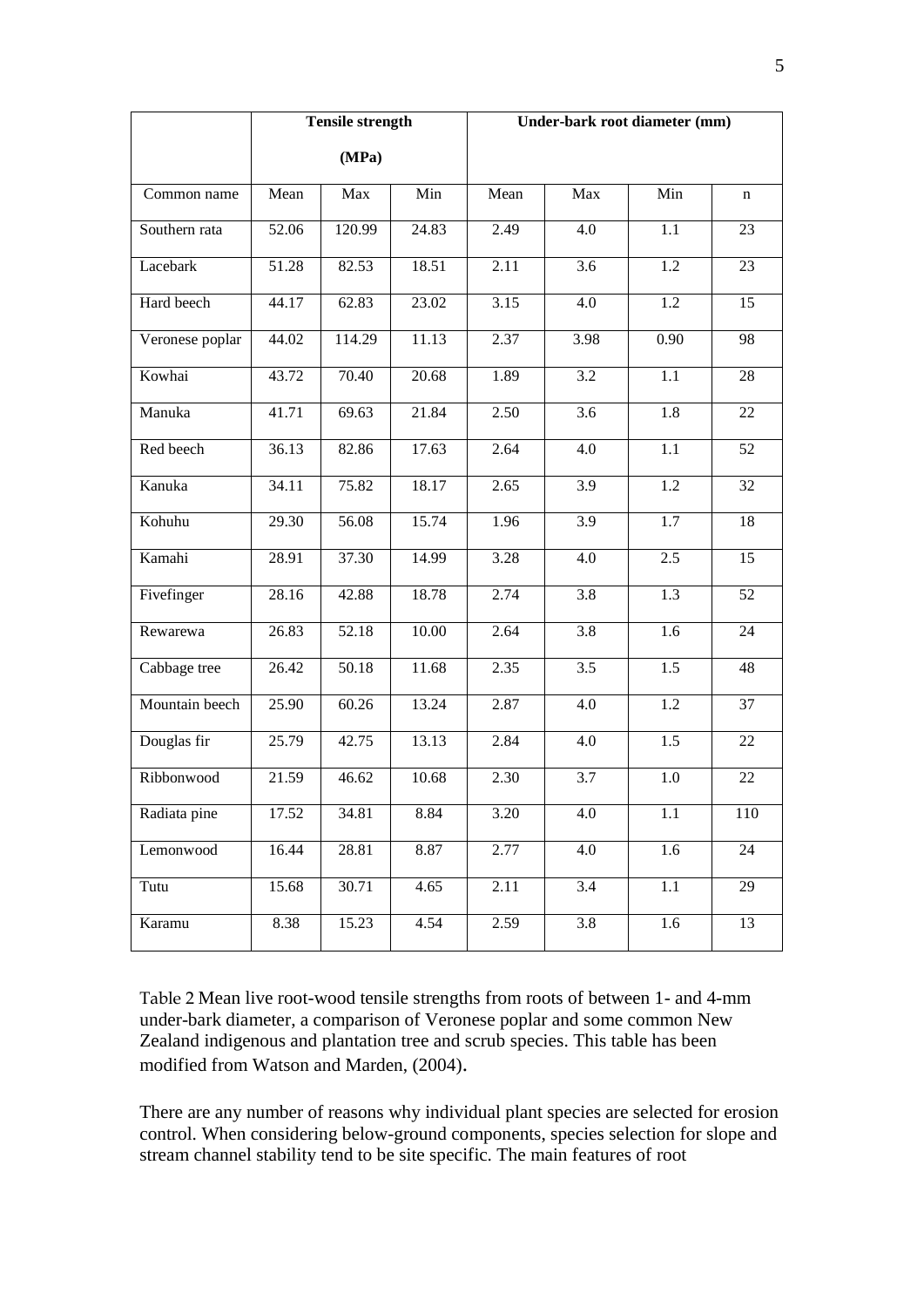architecture/morphology that are taken into account when considering root contribution to soil stability are (in no particular order):

- (1) Root biomass i.e. root system mass
- (2) Root length
- (3) Root spread
- (4) Rooting depth
- (5) Root distribution

The magnitudes of which are controlled by:

- (a) Site (geology, climate, topography, soils, water table depth etc)
- (b) Stand density
- (c) Tree age

In any root-soil stability study, all the above features need to be investigated so sitespecific information can be incorporated into the mix of parameters required for analysis. Root-wood tensile strength is important, but is just one of the mix of parameters that should be taken into account throughout any analysis and/or species selection during root-soil investigations.

The mean live root-wood tensile strength of *Populus euramericana* "Veronese" roots is greater than that of *Pinus radiata* (Table 2). The root systems of "Veronese" poplar have a lower root biomass, but a greater length of root than radiata pine of comparable stem size (McIvor et al, 2008, Watson and O"Loughlin 1990). In other words; "Veronese" poplar root systems are composed of roots of smaller diameter (size) than radiata pine, but there are more of them. The number, size and tensile strength of those roots that cross a potential shear plane are taken as a measure of enhanced slope stability due to root reinforcement (Wu et al. 1979; Abernethy and Rutherford 2001; Easson and Yarbrough 2002). Given the above and the previous paragraph it would seem unlikely that Veronese" poplars would stabilise slopes at greater spacing distances than radiata pine if the potential is based solely on their greater root length, but smaller over-all root diameter, and a higher mean tensile strength value.

## **Acknowledgements**

This work was funded by FRST contract C02X0405.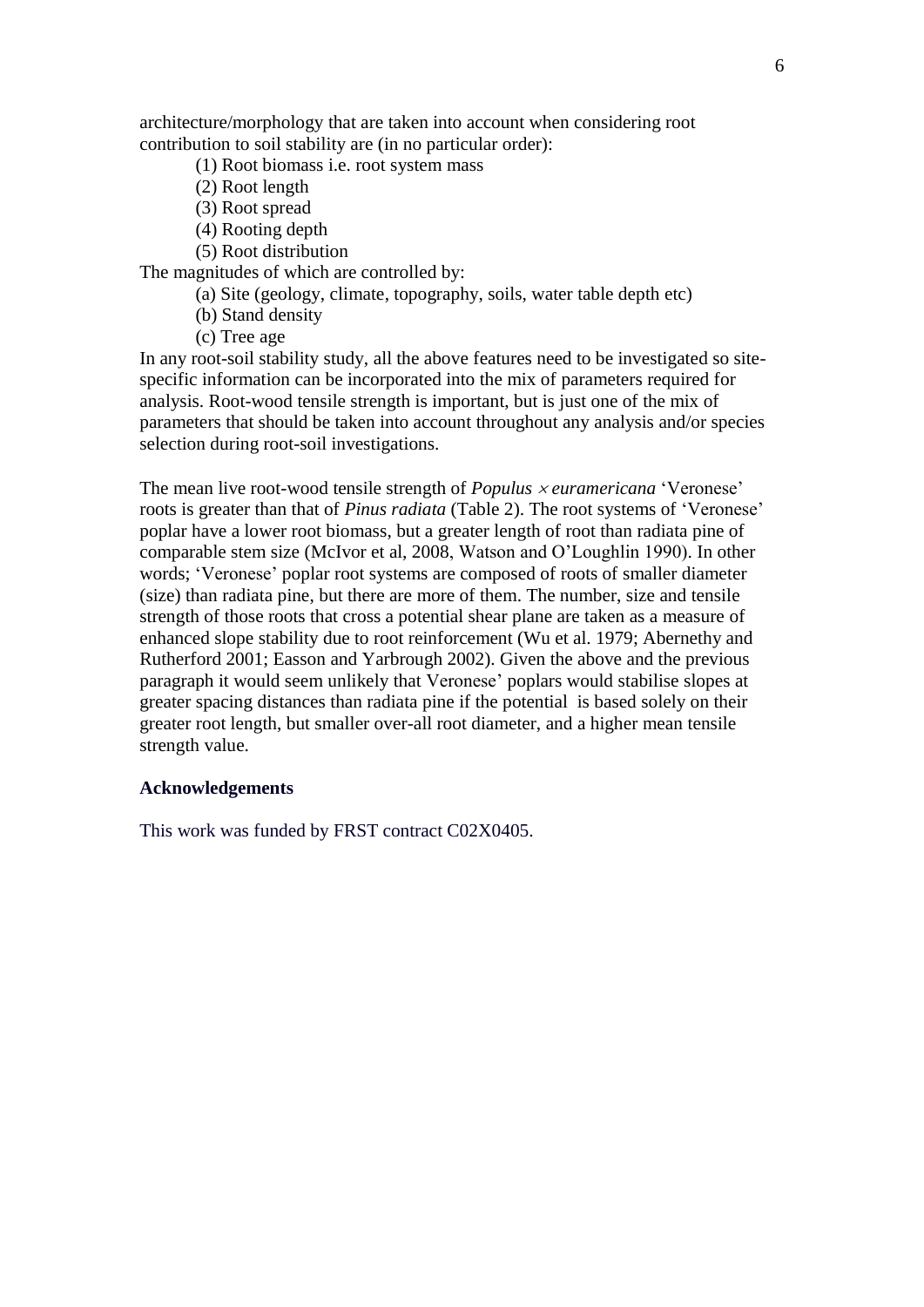## **References**

References still to be checked

Abernethy, B.; Rutherfurd, I.D. 2001. The distribution and strength of riparian tree roots in relation to riverbank reinforcement. *Hydrological Processes 15*: 63–79.

Bischetti, GB, Chiaradia, EA, Simonato, T, Speziali, B, Vitali, B, Vullo, P and Zocco A. 2005. Root strength and root area ration of forest species in Lompardy (Northern Italy). Plant Soil 278: 11-22.

Coleman MD, Dickson RE and Isebrands JG. 2000. Contrasting fine-root production, survival and soil CO2 efflux in pine and poplar plantations. Plant Soil 225: 129-139.

Cousins WJ. 1976. Elastic modulus of lignin as related to moisture content. Wood Science Technology 10: 9-17

Easson, G.; Yarbrough, L.D. 2002: The effects of riparian vegetation on bank stability. *Environmental & Engineering Geoscience 8(4)*: 63–79.

Ekanayake, J.C.; Phillips, C.J. 1999: A method for stability analysis of vegetated hillslopes. *Canadian Geotechnical Journal 36*: 1172–1184.

Ekanayake, J.C.; Phillips, C.J.; Marden, M. 2004: A comparison of methods for stability analysis of vegetated slopes. Pp. 171–181 *in* Barker, D.H.; Watson, A.J.; Sombatpanit, S.; Northcutt, B.; Maglinao, A.R. (Ed.) "Ground and Water Bioengineering for Erosion Control and Slope Stabilization". Sciences Publishers Inc., USA.

Genet M, Stokes A, Salin F, Mickovski SB, Fourcaid T, Dumail J-F and van Beek R. 2005. The influence of cellulose content on tensile strength in tree roots. Plant Soil 278: 1-9.

Gray, D.H.; Sotir, R.B. 1996: "Biotechnical and Soil Bioengineering Slope Stabilization: a Practical Guide for Erosion Control". Wiley, New York. 378 p. Hathaway, RL and Penny, D. 1975. Root strength in some *Populus* and *Salix* clones. NZ J Bot 13: 333-344.

Hathaway and Penny 1975

Marden, M, Rowan, D and Phillips, C. 2005. Stabilising characteristics of New Zealand indigenous riparian colonising plants. Plant Soil 278: 95-105.

McIvor, IR, Douglas, GB, Hurst, SE and Hussain, Z. 2008. Structural root growth of young Veronese poplars on erodible slopes in the southern north island, New Zealand. Agroforestry Systems 72: 75-86.

O"Loughlin, C.L.1981. Tree roots and slope stability. Whats new in forest research. #77.